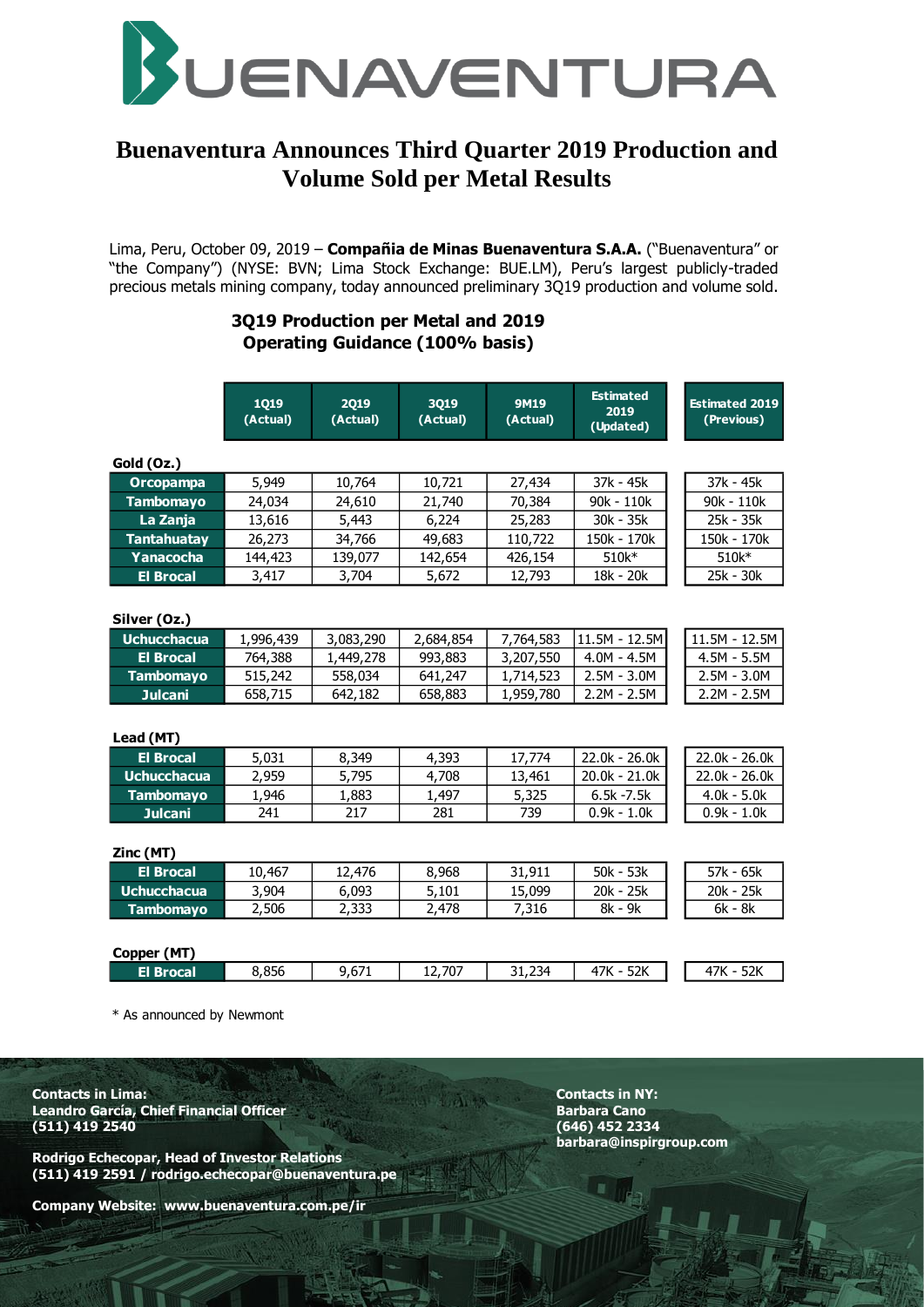# **3Q19 Production Comments**

### **Gold Operations**

#### **Orcopampa:**

No change to 2019 revised guidance as announced in the second quarter 2019.

### **Tambomayo:**

No change to 2019 gold guidance as announced at the beginning of the year.

2019 guidance for Tambomayo's lead and zinc production has increased due to Buenaventura's mine plan approach which enables access to areas with higher grades and profitability.

### **La Zanja:**

2019 guidance has increased due to higher gold extraction rates.

### **Coimolache:**

No change to 2019 guidance as announced at the beginning of the year.

### **Silver Operations**

### **Uchucchacua:**

No change to revised 2019 silver guidance as announced in the second quarter 2019.

2019 lead guidance has decreased due to lower than expected grades.

The Company expects to increase silver production during the fourth quarter 2019 due to access to areas with higher silver grades.

### **Julcani:**

No change to 2019 guidance as announced at the beginning of the year.

### **Base Metals Operations**

### **El Brocal:**

No change to 2019 copper guidance as announced at the beginning of the year .

2019 guidance for zinc production has been decreased due to prioritizing slope stability in the interest of safety during the third quarter 2019. This area will be fully exploited during 2020.